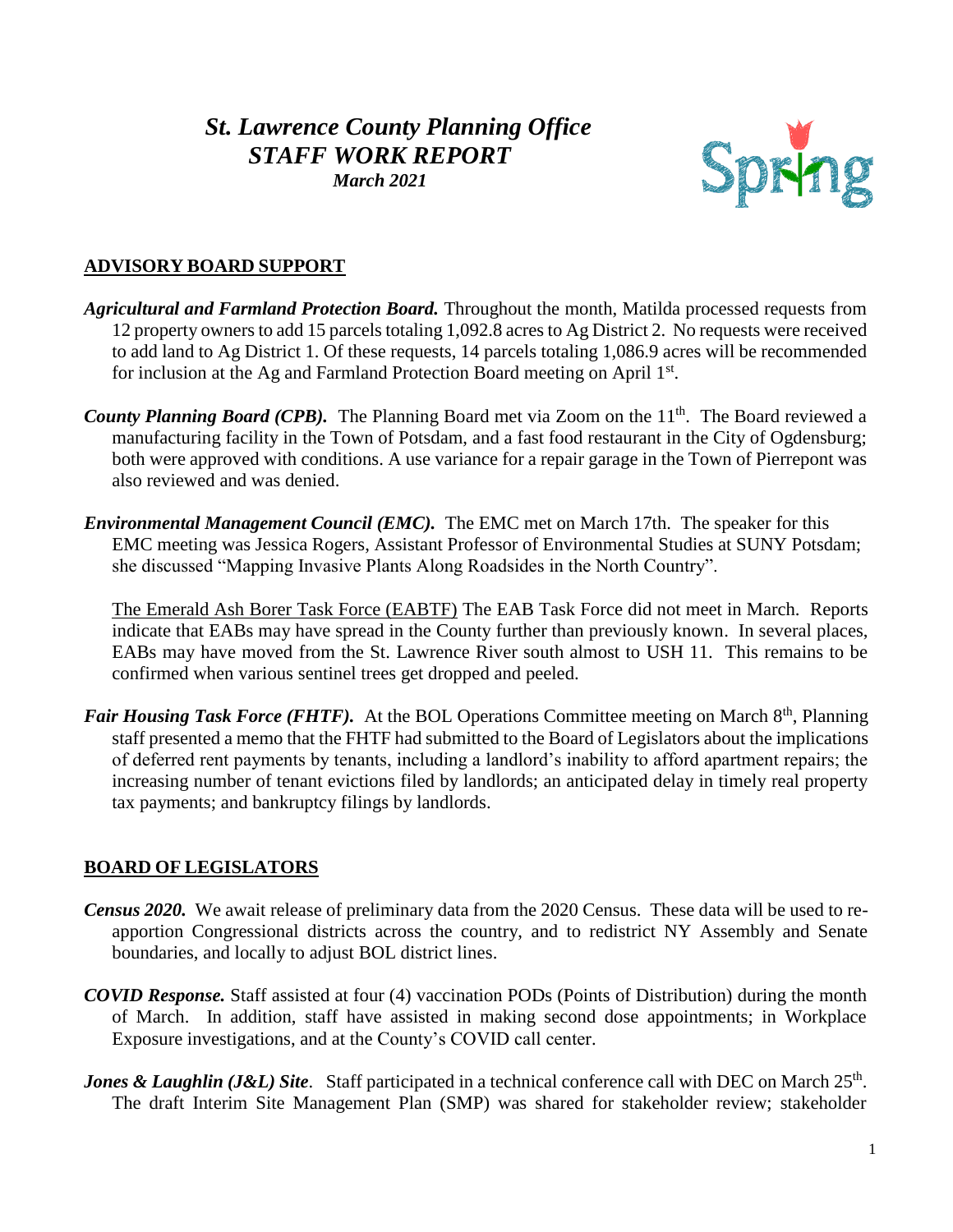comments have been requested by the DEC prior to the next technical conference call on April 29<sup>th</sup>.

*Countywide Broadband Assessment.* Staff are working with DANC and a consultant to assess the deficiencies throughout the County. The assessment involves an on-line and paper survey that went live on February 19<sup>th</sup> and will continue through April 30<sup>th</sup>, and a physical inspection of broadband infrastructure.

#### **COMMUNITY / ECONOMIC DEVELOPMENT**

*Community Development Block Grants (CDBG).* The Planning Office administers three open grants: the Septic Tank Replacement Assistance Program (STRAP); the 23rd round of the Direct Homeownership Assistance Program, and the third round of its Countywide Housing Rehabilitation Program (CHRP 3).

During February, NYS OCR announced the next round of grant applications for funding for housing programs. The deadline for submission of applications is Friday April 9th. The County anticipates applying for \$600 K to support the 24th round of DHAP.

*Lead Hazard Abatement Program*. This \$1 million award from the US Department of Housing and Urban Development (HUD) is providing lead-based paint stabilization, or abatement assistance, to low- and moderate-income households throughout the county. In March, the Planning Office is pleased to announce that 5 units have been completed, 9 units are in process; and another 7 units are in the application/qualification pipeline.

#### **GEOGRAPHIC INFORMATION SYSTEM**

*County Enterprise GIS*. Dakota, when time permits, is testing publishing and sharing data via Enterprise.

- *COVID-19 Mapping.* Since March 31, 2020, Dakota and Matilda have prepared daily maps for the County's Public Health Department to track positive, active, and regional cases of COVID-19.
- **Parks & Trails New York (PTNY).** Staff, Dakota, is working on submitting GIS data to PTNY that highlight recreation trail infrastructure in the County. Data for this project was recently received from the County trails web application and will be submitted during the winter 2021.

## **GRANTS**

- *Grants Notice Distribution.* The Grants Notice is distributed to County Department Heads, Legislators, Superintendents of Schools, local municipal officials and approximately 350 additional individuals representing organizations throughout the North Country.
- *Hazard Mitigation Plan, 5-Year Update*. Staff are assisting Emergency Services with the required fiveyear update of the SLC Multi-Jurisdictional All-Hazard Mitigation Plan. County stakeholders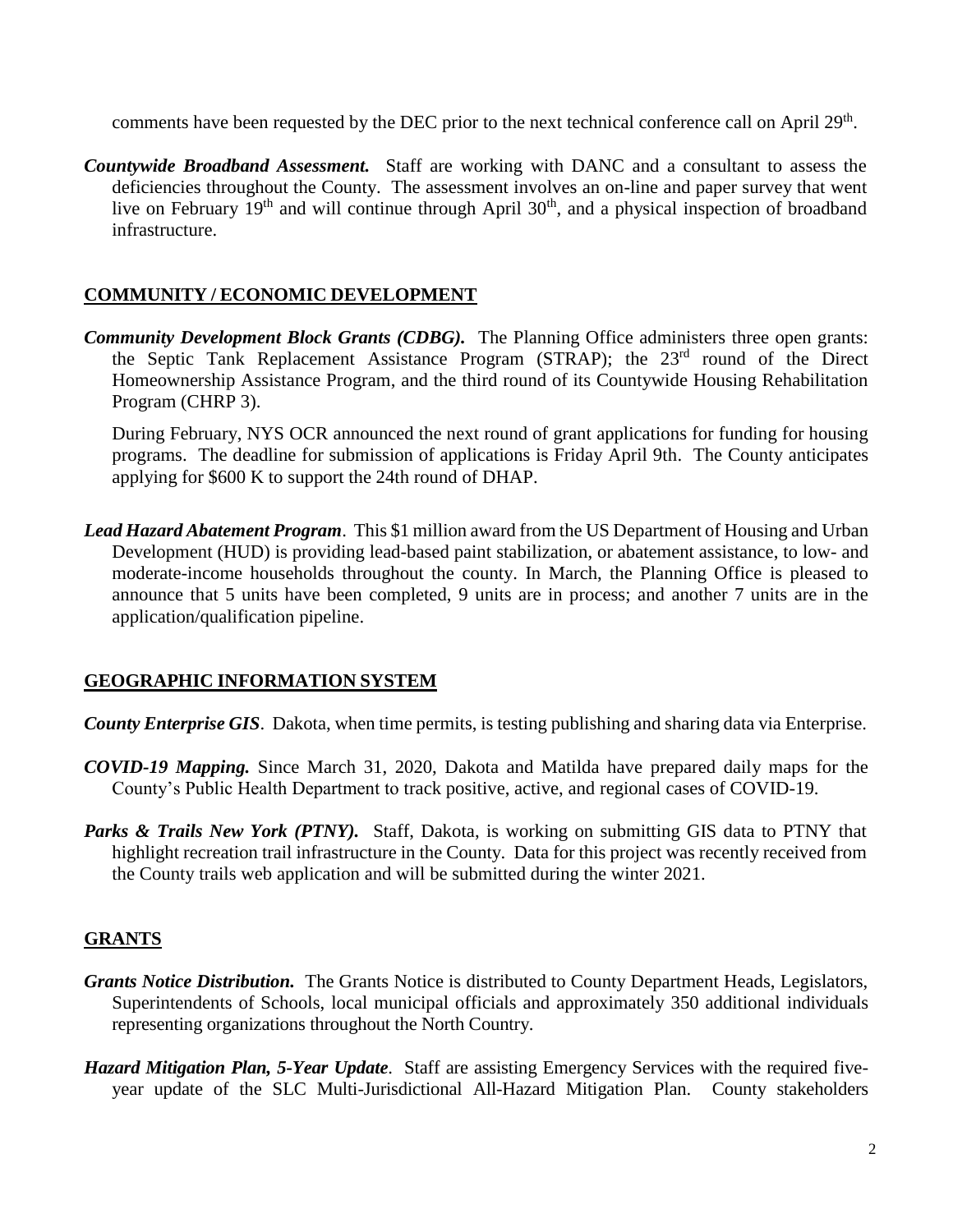participated in a project meeting on March  $11<sup>th</sup>$  and in jurisdictional kick-off meetings March  $17<sup>th</sup>$ (afternoon) and March  $18<sup>th</sup>$  (evening).

*BridgeNY.* Staff began preparing applications with County Highway; it is anticipated that the County will submit for three bridge projects and one culvert project. Pre-applications for culverts are due April 14 and May 5 for bridges. Final applications are due May 19 for culverts and June 9 for bridges. The County secured over \$9.4 million in the last round (2018).

## **PLANNING MATTERS**

- *North Side Energy Solar Project.* Staff is working with the County Administrator's Office and several legislators to determine what role the County may have in the review of the application for the 180 MW solar installation in the Towns of Brasher, Massena and Norfolk.
- *Town of Hammond Land Use Regulations Revisions.* Staff is making progress on a 6-8 month process of reviewing and drafting updated land use regulations. There are two working options: zoning as a single district (rural residential) and zoning as a dual district (shoreline and rural residential). Staff met with Committee members on the  $24<sup>th</sup>$  to continue to review the draft document.
- *Town of Rossie Land Use Regulations Assistance.* Staff continues to assist the Town's Planning Board chairman with updating the Town's land use regulations. Rossie has submitted their updated land use regulations' project referral and Staff is planning a review for the April CPB meeting.
- *Village of Waddington.* Staff reached out to the Village of Waddington to discuss the possibility of Staff assisting the Village with a revision to its land use regulations. The Village had asked about Planning Staff assisting with the project previously.
- *Website.* Lisa and Dakota, with staff input, continue to work on updating/editing the Planning Office page on the County's new website.

#### **PUBLIC TRANSPORTATION**

*County Transit System*. In consultation with the County Attorney's Office, Matilda finalized a two-year Mobility Management contract to be signed with Volunteer Transportation Center, Inc. On the 9<sup>th</sup>, Matilda, The Arc transit staff, and the County's Mobility Manager Frank Doldo participated in a webinar to prepare for a 5311 virtual program audit that will occur in May. On the 16th, Matilda met with DOT representative Laura Hacker to review and finalize the third and final draw request for CARES Act funds to reimburse the County's bus operator for eligible expenses incurred during the COVID19 pandemic. On the 12<sup>th</sup>, Matilda and Heidi met with The Arc staff Howie Ganter, Tim Welpe and Rena Ryan; Carrie Tuttle from the Development Authority of the North Country; and with John Demarest from the NYS Department of State to examine the possibility of applying for Northern Border Regional Commission funds in 2022 to assist with the construction of a new bus garage that is large enough to service and repair the County's 28-passenger buses. On the 18<sup>th</sup>, Matilda participated in the Public Transit Task Force meeting and helped provide an update on current transit activities.